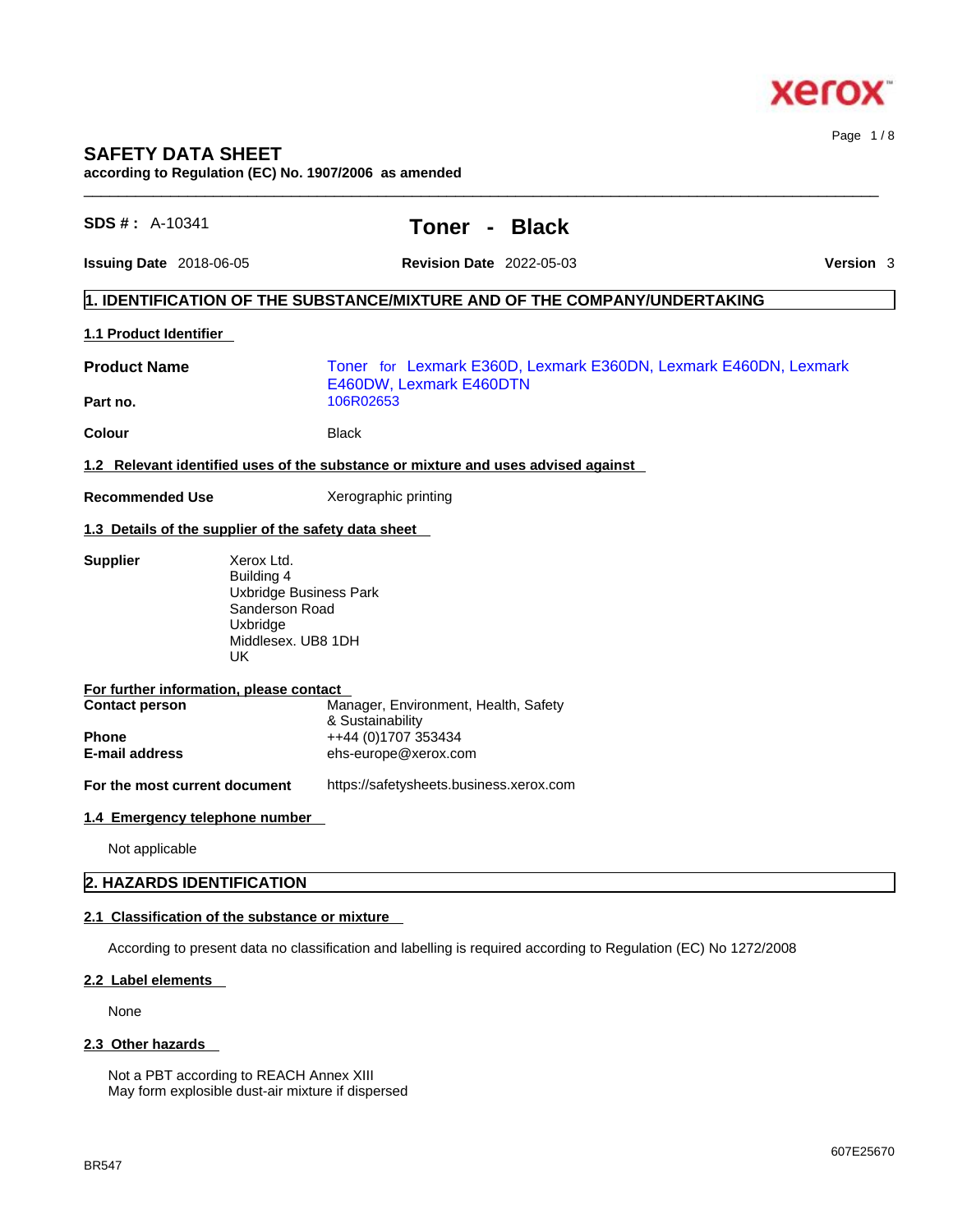# **SDS # :** A-10341 **Toner - Black**

 $\_$  ,  $\_$  ,  $\_$  ,  $\_$  ,  $\_$  ,  $\_$  ,  $\_$  ,  $\_$  ,  $\_$  ,  $\_$  ,  $\_$  ,  $\_$  ,  $\_$  ,  $\_$  ,  $\_$  ,  $\_$  ,  $\_$  ,  $\_$  ,  $\_$  ,  $\_$  ,  $\_$  ,  $\_$  ,  $\_$  ,  $\_$  ,  $\_$  ,  $\_$  ,  $\_$  ,  $\_$  ,  $\_$  ,  $\_$  ,  $\_$  ,  $\_$  ,  $\_$  ,  $\_$  ,  $\_$  ,  $\_$  ,  $\_$  ,

 $\_$  ,  $\_$  ,  $\_$  ,  $\_$  ,  $\_$  ,  $\_$  ,  $\_$  ,  $\_$  ,  $\_$  ,  $\_$  ,  $\_$  ,  $\_$  ,  $\_$  ,  $\_$  ,  $\_$  ,  $\_$  ,  $\_$  ,  $\_$  ,  $\_$  ,  $\_$  ,  $\_$  ,  $\_$  ,  $\_$  ,  $\_$  ,  $\_$  ,  $\_$  ,  $\_$  ,  $\_$  ,  $\_$  ,  $\_$  ,  $\_$  ,  $\_$  ,  $\_$  ,  $\_$  ,  $\_$  ,  $\_$  ,  $\_$  ,

**Issuing Date** 2018-06-05 **Revision Date** 2022-05-03 **Version** 3

**3. COMPOSITION/INFORMATION ON INGREDIENTS**

# **3.2 Mixtures**

| <b>Chemical Name</b>    | Weight % | <b>CAS No.</b> | <b>EC-No</b> | <b>Classification (Reg.</b> | Hazard            | <b>REACH Registration</b> |
|-------------------------|----------|----------------|--------------|-----------------------------|-------------------|---------------------------|
|                         |          |                |              | 1272/2008)                  | <b>Statements</b> | <b>Number</b>             |
| Polvester resin         | 80-95    | Proprietary    | Not listed   | $- -$                       |                   | $- -$                     |
| Carbon black            | $3 - 15$ | 1333-86-4      | 215-609-9    | $- -$                       | $\sim$            | 01-2119384822-32-0065     |
| Amorphous silica        | <5       | 7631-86-9      | 231-545-4    | $- -$                       | $\sim$ $\sim$     |                           |
| Organo-chromium complex | <2       | 72869-85-3     | 276-955-4    | Aquatic Acute 1             | H400              |                           |
|                         |          |                |              | Aquatic Chron. 1            | H410              |                           |
| Titanium dioxide        |          | 13463-67-7     | 236-675-5    | Carc (Inhal) 2              | H <sub>351</sub>  |                           |

# **Full text of H- statements: see section 16**

**Note**

"--" indicates no classification or hazard statements apply.

Components marked as "Not Listed" are exempt from registration.

Where no REACH registration number is listed, it is considered confidential to the Only Representative.

# **4. FIRST AID MEASURES**

# **4.1 Description of first aid measures**

| <b>General advice</b> | For external use only. When symptoms persist or in all cases of doubt seek medical advice.<br>Show this safety data sheet to the doctor in attendance. |
|-----------------------|--------------------------------------------------------------------------------------------------------------------------------------------------------|
| Eye contact           | Immediately flush with plenty of water. After initial flushing, remove any contact lenses and<br>continue flushing for at least 15 minutes             |
| <b>Skin contact</b>   | Wash skin with soap and water                                                                                                                          |
| <b>Inhalation</b>     | Move to fresh air                                                                                                                                      |
| <b>Ingestion</b>      | Rinse mouth with water and afterwards drink plenty of water or milk                                                                                    |

mild respiratory irritation similar to nuisance dust.

| <b>Acute toxicity</b>   |                                              |
|-------------------------|----------------------------------------------|
| Eyes                    | No known effect                              |
| <b>Skin</b>             | No known effect                              |
| <b>Inhalation</b>       | No known effect                              |
| <b>Ingestion</b>        | No known effect                              |
| <b>Chronic effects</b>  |                                              |
| <b>Chronic toxicity</b> | No known effects under normal use conditions |
| <b>Main symptoms</b>    | Overexposure may cause:                      |

**4.3 Indication of immediate medical attention and special treatment needed**

| <b>Protection of first-aiders</b> | No special protective equipment required |
|-----------------------------------|------------------------------------------|
| Notes to physician                | Treat symptomatically                    |

# **5. FIREFIGHTING MEASURES**



Page 2 / 8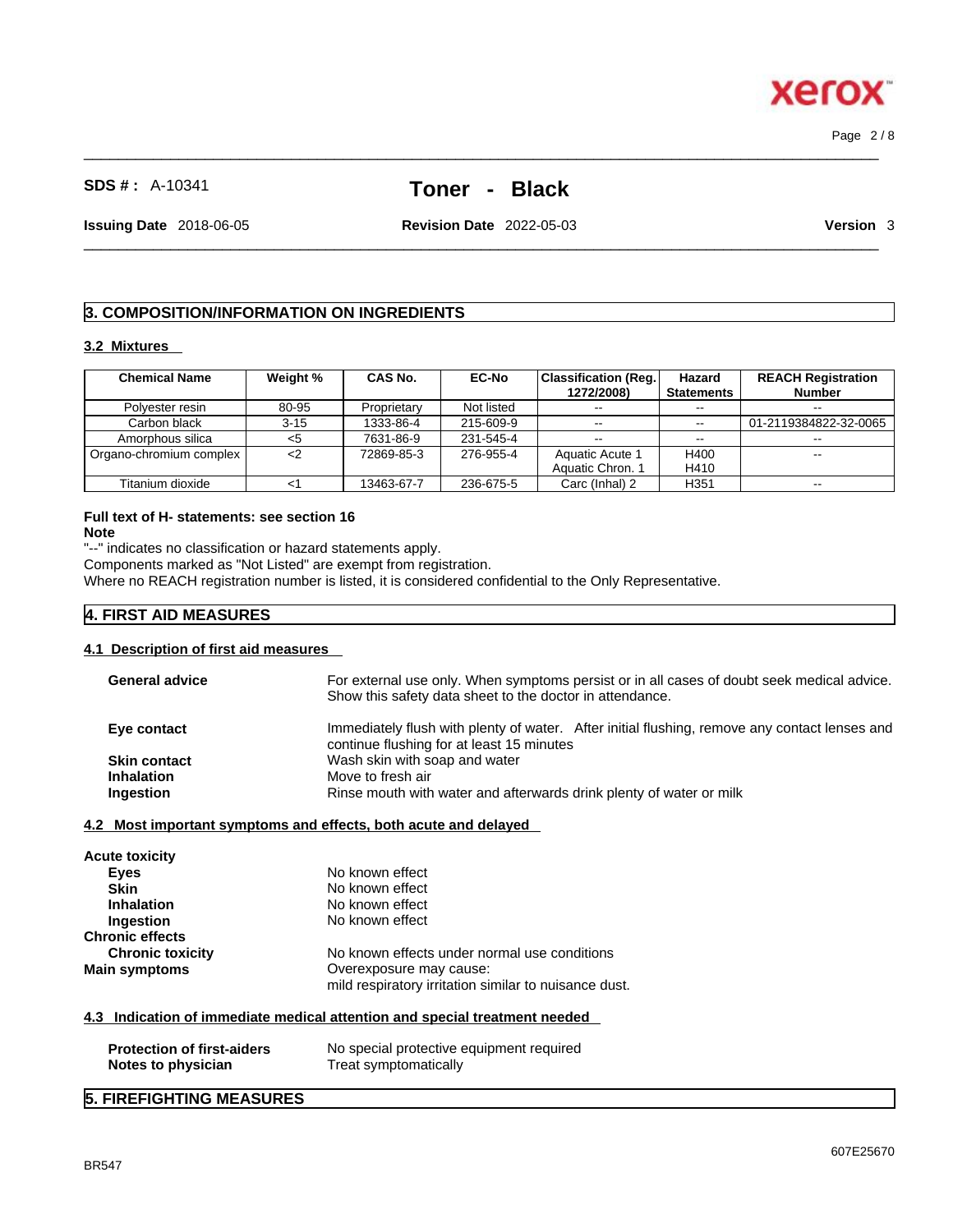Page 3 / 8

xero

**SDS # :** A-10341 **Toner - Black**

 $\_$  ,  $\_$  ,  $\_$  ,  $\_$  ,  $\_$  ,  $\_$  ,  $\_$  ,  $\_$  ,  $\_$  ,  $\_$  ,  $\_$  ,  $\_$  ,  $\_$  ,  $\_$  ,  $\_$  ,  $\_$  ,  $\_$  ,  $\_$  ,  $\_$  ,  $\_$  ,  $\_$  ,  $\_$  ,  $\_$  ,  $\_$  ,  $\_$  ,  $\_$  ,  $\_$  ,  $\_$  ,  $\_$  ,  $\_$  ,  $\_$  ,  $\_$  ,  $\_$  ,  $\_$  ,  $\_$  ,  $\_$  ,  $\_$  ,

**Issuing Date** 2018-06-05 **Revision Date** 2022-05-03 **Version** 3

 $\_$  ,  $\_$  ,  $\_$  ,  $\_$  ,  $\_$  ,  $\_$  ,  $\_$  ,  $\_$  ,  $\_$  ,  $\_$  ,  $\_$  ,  $\_$  ,  $\_$  ,  $\_$  ,  $\_$  ,  $\_$  ,  $\_$  ,  $\_$  ,  $\_$  ,  $\_$  ,  $\_$  ,  $\_$  ,  $\_$  ,  $\_$  ,  $\_$  ,  $\_$  ,  $\_$  ,  $\_$  ,  $\_$  ,  $\_$  ,  $\_$  ,  $\_$  ,  $\_$  ,  $\_$  ,  $\_$  ,  $\_$  ,  $\_$  ,

# **5.1 Extinguishing media**

**Suitable extinguishing media** Use water spray or fog; do not use straight streams, Foam

**Unsuitable extinguishing media** Do not use a solid water stream as it may scatterand spread fire

#### **5.2 Special hazards arising from the substance or mixture**

Fine dust dispersed in air, in sufficient concentrations, and in the presence of an ignition source is a potential dust explosion hazard

#### **Hazardous combustion products**

Hazardous decomposition products due to incomplete combustion. Carbon oxides Nitrogen oxides (NOx)

#### **5.3 Advice for fire-fighters**

In the event of fire and/or explosion do not breathe fumes. Wear fire/flame resistant/retardant clothing. Use self-contained pressure-demand breathing apparatus if needed to prevent exposure to smoke or airborne toxins. Wear self-contained breathing apparatus and protective suit.

#### **Other information**

| <b>Flammability</b> | Not flammable  |
|---------------------|----------------|
| <b>Flash point</b>  | Not applicable |

# **6. ACCIDENTAL RELEASE MEASURES**

#### **6.1 Personal precautions, protective equipment and emergency procedures**

Avoid breathing dust

#### **6.2 Environmental precautions**

Although toner is not an aquatic toxin, microplastics may be a physical hazard to aquatic life and should not be allowed to enter drains, sewers, or waterways

#### **6.3 Methods and material for containment and cleaning up**

| <b>Methods for containment</b> | Prevent dust cloud                                                                |
|--------------------------------|-----------------------------------------------------------------------------------|
| Methods for cleaning up        | Use a vacuum cleaner to remove excess, then wash with COLD water. Hot water fuses |
|                                | the toner making it difficult to remove                                           |

#### **6.4 Reference to other sections**

See section 12 for additional ecological information See Section 13 for additional information

# **7. HANDLING AND STORAGE**

# **7.1 Precautions for safe handling**

Handle in accordance with good industrial hygiene and safety practice, Avoid dust accumulation in enclosed space, Prevent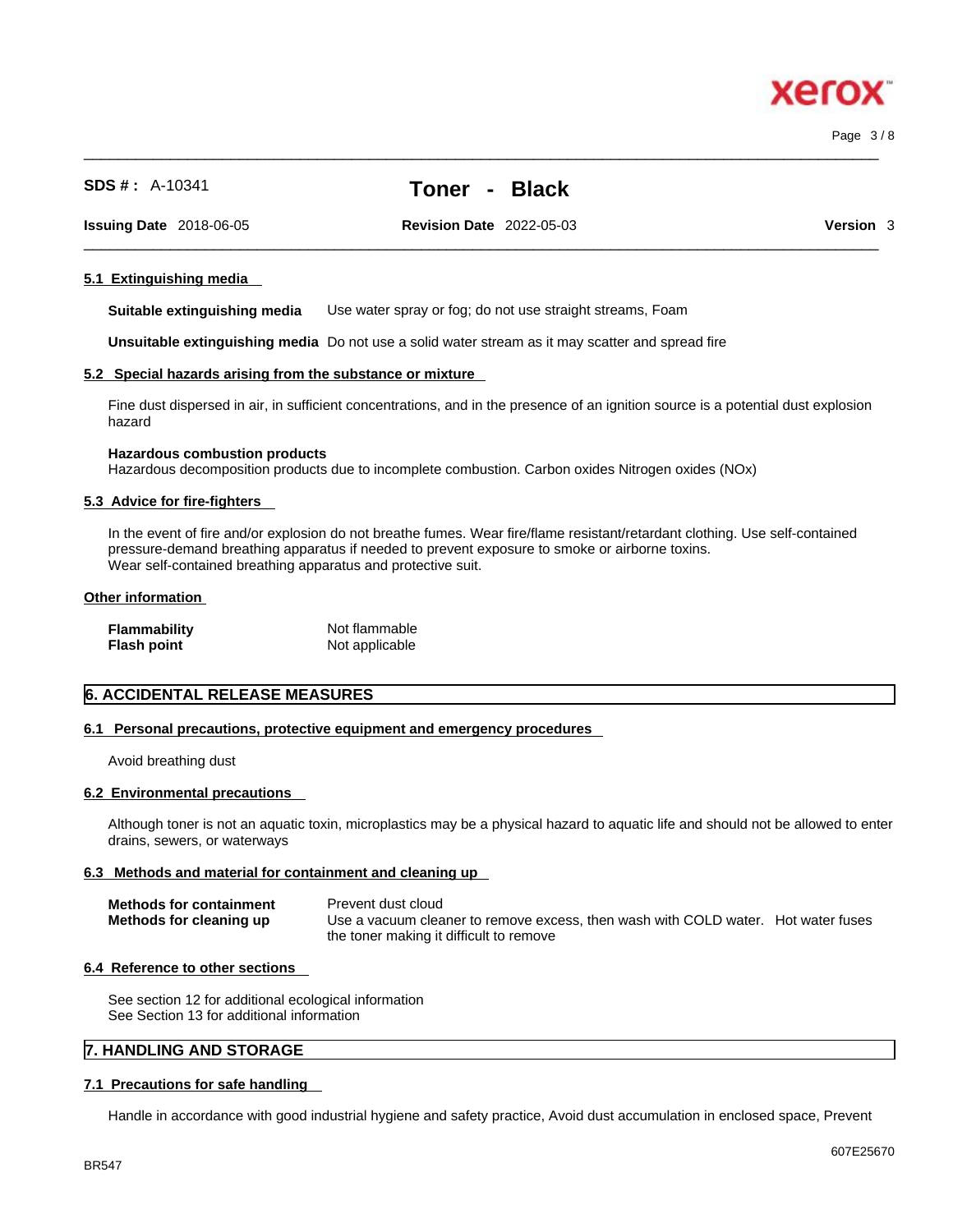| dust cloud                                                                                                                                  |                                                                                                                                                                                                              |                                              |                                           |
|---------------------------------------------------------------------------------------------------------------------------------------------|--------------------------------------------------------------------------------------------------------------------------------------------------------------------------------------------------------------|----------------------------------------------|-------------------------------------------|
| <b>Hygiene measures</b>                                                                                                                     | None under normal use conditions                                                                                                                                                                             |                                              |                                           |
|                                                                                                                                             | 7.2 Conditions for safe storage, including any incompatibilities                                                                                                                                             |                                              |                                           |
|                                                                                                                                             | Keep container tightly closed in a dry and well-ventilated place, Store at room temperature                                                                                                                  |                                              |                                           |
| 7.3 Specific end uses                                                                                                                       |                                                                                                                                                                                                              |                                              |                                           |
| Xerographic printing                                                                                                                        |                                                                                                                                                                                                              |                                              |                                           |
|                                                                                                                                             | <b>8. EXPOSURE CONTROLS/PERSONAL PROTECTION</b>                                                                                                                                                              |                                              |                                           |
| 8.1 Control parameters                                                                                                                      |                                                                                                                                                                                                              |                                              |                                           |
| <b>Xerox Exposure Limit</b><br><b>Xerox Exposure Limit</b>                                                                                  | 2.5 mg/m $3$ (total dust)<br>0.4 mg/m <sup>3</sup> (respirable dust)                                                                                                                                         |                                              |                                           |
| 8.2 Exposure controls                                                                                                                       |                                                                                                                                                                                                              |                                              |                                           |
| <b>Engineering measures</b>                                                                                                                 | None under normal use conditions                                                                                                                                                                             |                                              |                                           |
| Personal protective equipment                                                                                                               |                                                                                                                                                                                                              |                                              |                                           |
| <b>Eye/face protection</b><br><b>Hand protection</b><br>Skin and body protection<br><b>Respiratory protection</b><br><b>Thermal hazards</b> | No special protective equipment required<br>No special protective equipment required<br>No special protective equipment required<br>No special protective equipment required<br>None under normal processing |                                              |                                           |
| <b>Environmental Exposure Controls</b><br><b>Environmental Exposure</b><br><b>Controls</b>                                                  | Keep out of drains, sewers, ditches and waterways                                                                                                                                                            |                                              |                                           |
| 9. PHYSICAL AND CHEMICAL PROPERTIES                                                                                                         |                                                                                                                                                                                                              |                                              |                                           |
|                                                                                                                                             | 9.1 Information on basic physical and chemical properties                                                                                                                                                    |                                              |                                           |
| Appearance<br><b>Physical state</b><br>Colour                                                                                               | Powder<br>Solid<br><b>Black</b>                                                                                                                                                                              | <b>Odour</b><br><b>Odour threshold</b><br>pH | Faint<br>Not applicable<br>Not applicable |
| <b>Flash point</b>                                                                                                                          | Not applicable                                                                                                                                                                                               |                                              |                                           |

# **SDS # :** A-10341 **Toner - Black**

 $\_$  ,  $\_$  ,  $\_$  ,  $\_$  ,  $\_$  ,  $\_$  ,  $\_$  ,  $\_$  ,  $\_$  ,  $\_$  ,  $\_$  ,  $\_$  ,  $\_$  ,  $\_$  ,  $\_$  ,  $\_$  ,  $\_$  ,  $\_$  ,  $\_$  ,  $\_$  ,  $\_$  ,  $\_$  ,  $\_$  ,  $\_$  ,  $\_$  ,  $\_$  ,  $\_$  ,  $\_$  ,  $\_$  ,  $\_$  ,  $\_$  ,  $\_$  ,  $\_$  ,  $\_$  ,  $\_$  ,  $\_$  ,  $\_$  ,

**Issuing Date** 2018-06-05 **Revision Date** 2022-05-03 **Version** 3

 $\_$  ,  $\_$  ,  $\_$  ,  $\_$  ,  $\_$  ,  $\_$  ,  $\_$  ,  $\_$  ,  $\_$  ,  $\_$  ,  $\_$  ,  $\_$  ,  $\_$  ,  $\_$  ,  $\_$  ,  $\_$  ,  $\_$  ,  $\_$  ,  $\_$  ,  $\_$  ,  $\_$  ,  $\_$  ,  $\_$  ,  $\_$  ,  $\_$  ,  $\_$  ,  $\_$  ,  $\_$  ,  $\_$  ,  $\_$  ,  $\_$  ,  $\_$  ,  $\_$  ,  $\_$  ,  $\_$  ,  $\_$  ,  $\_$  , Page 4 / 8



**Melting / Freezing Point** Not applicable<br> **Boiling point/boiling range** Not applicable **Boiling point/boiling range** Not applicable<br> **Softening point** 49 - 60 °C /

**Evaporation rate**<br> **Flammability CONS** Not flammable **Flammability**<br>**Flammability Limits in Air** Not applicable

**Flammability Limits in Air** 

**Softening point 49 - 60 °C** / 120 - 140 °F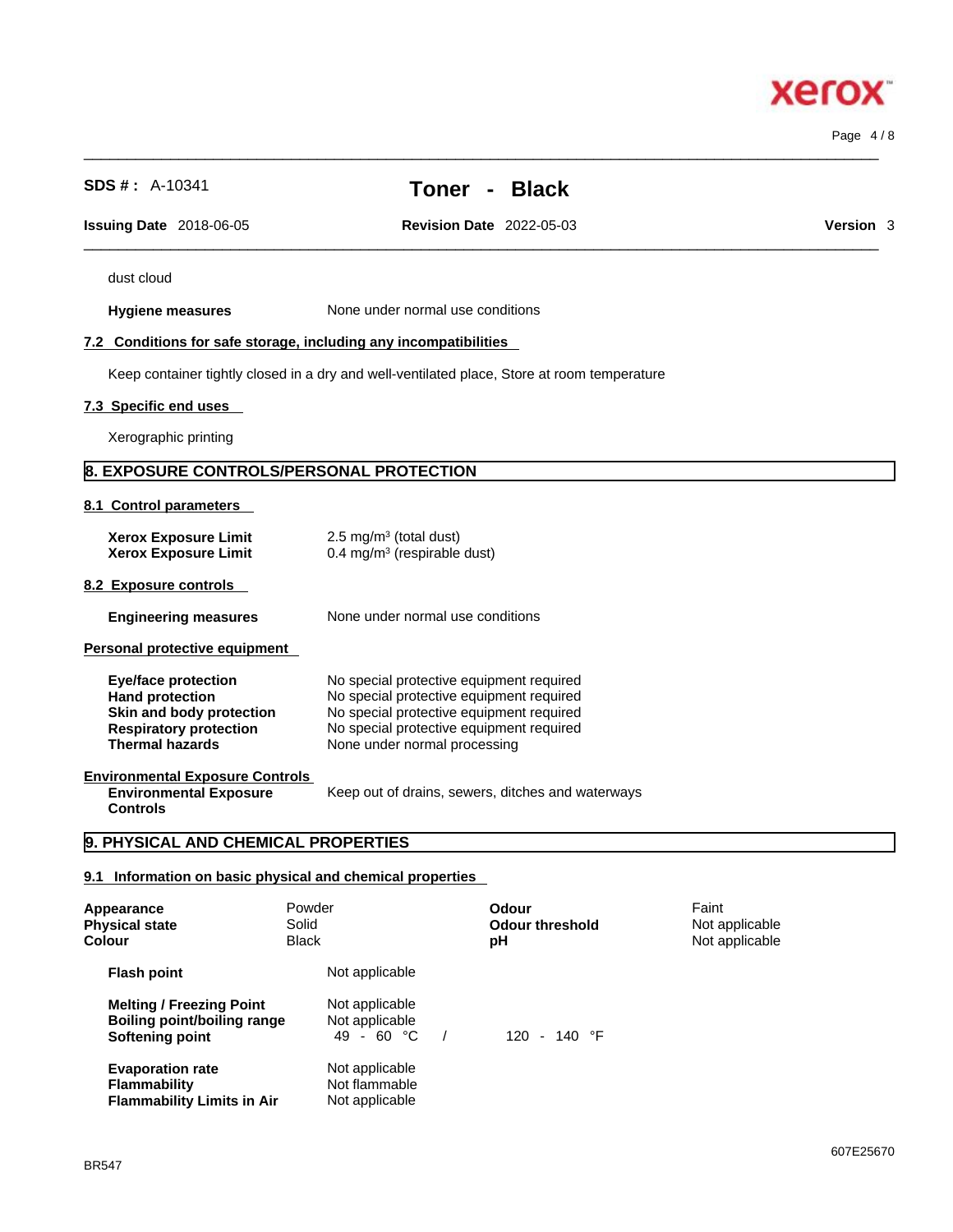# xerox

Page 5 / 8

**SDS # :** A-10341 **Toner - Black**

 $\_$  ,  $\_$  ,  $\_$  ,  $\_$  ,  $\_$  ,  $\_$  ,  $\_$  ,  $\_$  ,  $\_$  ,  $\_$  ,  $\_$  ,  $\_$  ,  $\_$  ,  $\_$  ,  $\_$  ,  $\_$  ,  $\_$  ,  $\_$  ,  $\_$  ,  $\_$  ,  $\_$  ,  $\_$  ,  $\_$  ,  $\_$  ,  $\_$  ,  $\_$  ,  $\_$  ,  $\_$  ,  $\_$  ,  $\_$  ,  $\_$  ,  $\_$  ,  $\_$  ,  $\_$  ,  $\_$  ,  $\_$  ,  $\_$  ,

**Issuing Date** 2018-06-05 **Revision Date** 2022-05-03 **Version** 3

 $\_$  ,  $\_$  ,  $\_$  ,  $\_$  ,  $\_$  ,  $\_$  ,  $\_$  ,  $\_$  ,  $\_$  ,  $\_$  ,  $\_$  ,  $\_$  ,  $\_$  ,  $\_$  ,  $\_$  ,  $\_$  ,  $\_$  ,  $\_$  ,  $\_$  ,  $\_$  ,  $\_$  ,  $\_$  ,  $\_$  ,  $\_$  ,  $\_$  ,  $\_$  ,  $\_$  ,  $\_$  ,  $\_$  ,  $\_$  ,  $\_$  ,  $\_$  ,  $\_$  ,  $\_$  ,  $\_$  ,  $\_$  ,  $\_$  ,

| <b>Explosive Limits</b>         | No data available                                                                                                                           |
|---------------------------------|---------------------------------------------------------------------------------------------------------------------------------------------|
| Vapour pressure                 | Not applicable                                                                                                                              |
| Vapour density                  | Not applicable                                                                                                                              |
| <b>Specific gravity</b>         | $1 - 2$                                                                                                                                     |
| <b>Water solubility</b>         | <b>Negligible</b>                                                                                                                           |
| <b>Partition coefficient</b>    | Not applicable                                                                                                                              |
| <b>Autoignition temperature</b> | Not applicable                                                                                                                              |
| Decomposition temperature       | Not determined                                                                                                                              |
| <b>Viscosity</b>                | Not applicable                                                                                                                              |
| <b>Explosive properties</b>     | Fine dust dispersed in air, in sufficient concentrations, and in the presence of an ignition<br>source is a potential dust explosion hazard |
| <b>Oxidising properties</b>     | Not applicable                                                                                                                              |
| 9.2 Other information           |                                                                                                                                             |
| $\mathbf{r}$                    |                                                                                                                                             |

None

# **10. STABILITY AND REACTIVITY**

#### **10.1 Reactivity**

No dangerous reaction known under conditions of normal use

#### **10.2 Chemical stability**

Stable under normal conditions

#### **10.3 Possibility of hazardous reactions**

| <b>Hazardous reactions</b>      | None under normal processing            |
|---------------------------------|-----------------------------------------|
| <b>Hazardous polymerisation</b> | Hazardous polymerisation does not occur |

#### **10.4 Conditions to avoid**

Prevent dust cloud, Fine dust dispersed in air, in sufficient concentrations, and in the presence of an ignition source is a potential dust explosion hazard

# **10.5 Incompatible Materials**

None

#### **10.6 Hazardous decomposition products**

None under normal use

# **11. TOXICOLOGICAL INFORMATION**

*The toxicity data noted below is based on the test results of similar reprographic materials.* 

# **11.1 Information on toxicological effects**

#### **Acute toxicity**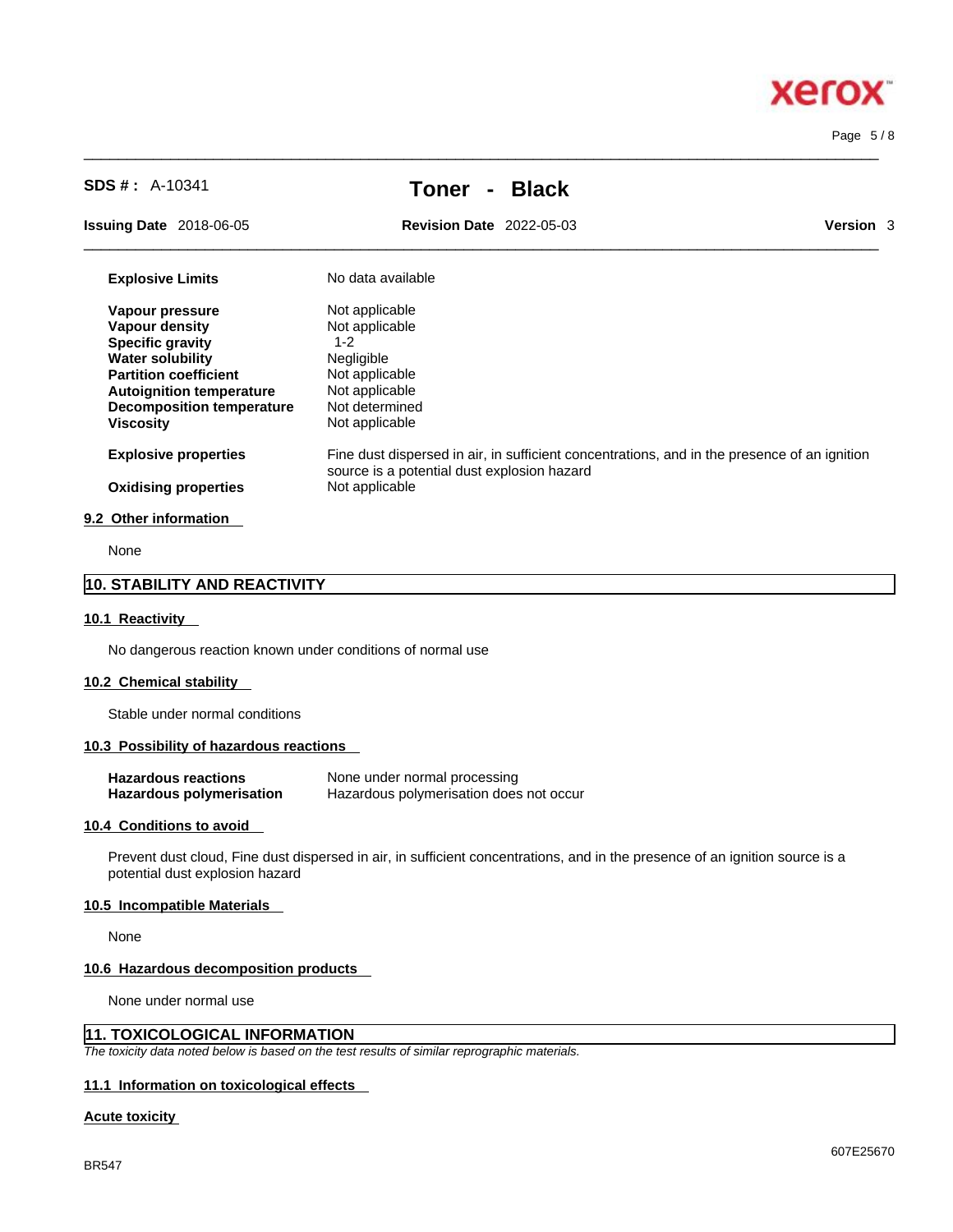Page 6 / 8

**Xerox** 

| <b>SDS #: A-10341</b>                                                                                                          | Toner -                                                                                                                | <b>Black</b>                                                                                                                                                                                                                                                                                                                                                                                                                                                                                                                                                                                                                                                                                                                                                                                                                          |                  |
|--------------------------------------------------------------------------------------------------------------------------------|------------------------------------------------------------------------------------------------------------------------|---------------------------------------------------------------------------------------------------------------------------------------------------------------------------------------------------------------------------------------------------------------------------------------------------------------------------------------------------------------------------------------------------------------------------------------------------------------------------------------------------------------------------------------------------------------------------------------------------------------------------------------------------------------------------------------------------------------------------------------------------------------------------------------------------------------------------------------|------------------|
| <b>Issuing Date</b> 2018-06-05                                                                                                 | <b>Revision Date</b> 2022-05-03                                                                                        |                                                                                                                                                                                                                                                                                                                                                                                                                                                                                                                                                                                                                                                                                                                                                                                                                                       | <b>Version</b> 3 |
| Product Information<br><b>Irritation</b><br>Oral LD50<br><b>Dermal LD50</b><br><b>LC50 Inhalation</b>                          | No skin irritation, No eye irritation<br>$> 5$ g/kg (rat)<br>$> 5$ g/kg (rabbit)<br>$> 5$ mg/L (rat, 4 hr)             |                                                                                                                                                                                                                                                                                                                                                                                                                                                                                                                                                                                                                                                                                                                                                                                                                                       |                  |
| <b>Chronic toxicity</b><br><b>Product Information</b><br><b>Chronic effects</b><br>Carcinogenicity<br><b>Other information</b> | No known effects under normal use conditions<br>See "Other Information" in this section.<br>and published extensively. | The IARC (International Agency for Research on Cancer) has listed carbon black as<br>"possibly carcinogenic to humans". However, Xerox has concluded that the presence of<br>carbon black in this mixture does not present a health hazard. The IARC classification is<br>based on studies evaluating pure, "free" carbon black. In contrast, toner is a formulation<br>composed of specially prepared polymer and a small amount of carbon black (or other<br>pigment). In the process of making toner, the small amount of carbon black becomes<br>encapsulated within a matrix. Xeroxhas performed extensive testing of toner, including a<br>chronic bioassay (test for potential carcinogenicity). Exposure to toner did not produce<br>evidence of cancer in exposed animals. The results were submitted to regulatory agencies |                  |
|                                                                                                                                | surface of the toner.                                                                                                  | The IARC (International Agency for Research on Cancer) has listed titanium dioxide as<br>"possibly carcinogenic to humans". However, Xerox has concluded that the presence of<br>titanium dioxide in this mixture does not present a health hazard. The IARC classification<br>is based on studies in rats using high concentrations of pure, unbound TiO2 particles of<br>respirable size. Epidemiological studies do not suggest a carcinogenic effects in humans.<br>In addition, the titanium dioxide in this mixture is encapsulated in a matrix or bound to the                                                                                                                                                                                                                                                                 |                  |
| Other toxic effects<br>Product Information                                                                                     |                                                                                                                        |                                                                                                                                                                                                                                                                                                                                                                                                                                                                                                                                                                                                                                                                                                                                                                                                                                       |                  |
| <b>Sensitisation</b>                                                                                                           | No sensitisation responses were observed                                                                               |                                                                                                                                                                                                                                                                                                                                                                                                                                                                                                                                                                                                                                                                                                                                                                                                                                       |                  |
| <b>Mutagenic effects</b><br><b>Reproductive toxicity</b>                                                                       | Not mutagenic in AMES Test                                                                                             | This product does not contain any known or suspected reproductive hazards                                                                                                                                                                                                                                                                                                                                                                                                                                                                                                                                                                                                                                                                                                                                                             |                  |
| <b>Target organ effects</b>                                                                                                    | None known                                                                                                             |                                                                                                                                                                                                                                                                                                                                                                                                                                                                                                                                                                                                                                                                                                                                                                                                                                       |                  |
| Other adverse effects                                                                                                          | None known                                                                                                             |                                                                                                                                                                                                                                                                                                                                                                                                                                                                                                                                                                                                                                                                                                                                                                                                                                       |                  |
| <b>Aspiration Hazard</b>                                                                                                       | Not applicable                                                                                                         |                                                                                                                                                                                                                                                                                                                                                                                                                                                                                                                                                                                                                                                                                                                                                                                                                                       |                  |

 $\_$  ,  $\_$  ,  $\_$  ,  $\_$  ,  $\_$  ,  $\_$  ,  $\_$  ,  $\_$  ,  $\_$  ,  $\_$  ,  $\_$  ,  $\_$  ,  $\_$  ,  $\_$  ,  $\_$  ,  $\_$  ,  $\_$  ,  $\_$  ,  $\_$  ,  $\_$  ,  $\_$  ,  $\_$  ,  $\_$  ,  $\_$  ,  $\_$  ,  $\_$  ,  $\_$  ,  $\_$  ,  $\_$  ,  $\_$  ,  $\_$  ,  $\_$  ,  $\_$  ,  $\_$  ,  $\_$  ,  $\_$  ,  $\_$  ,

11.2 Information on other hazards

**Endocrine disrupting properties** This product does not contain any known or suspected endocrine disruptors

# **12. ECOLOGICAL INFORMATION**

# **12.1 Toxicity**

EC50/72h/algae = >1000 mg/L  $EC50/48h/daphnia =  $>1000 \text{ mg/L}$$  $LC50/96h/fish = >1000 mg/L$ 

# **12.2 Persistence and degradability**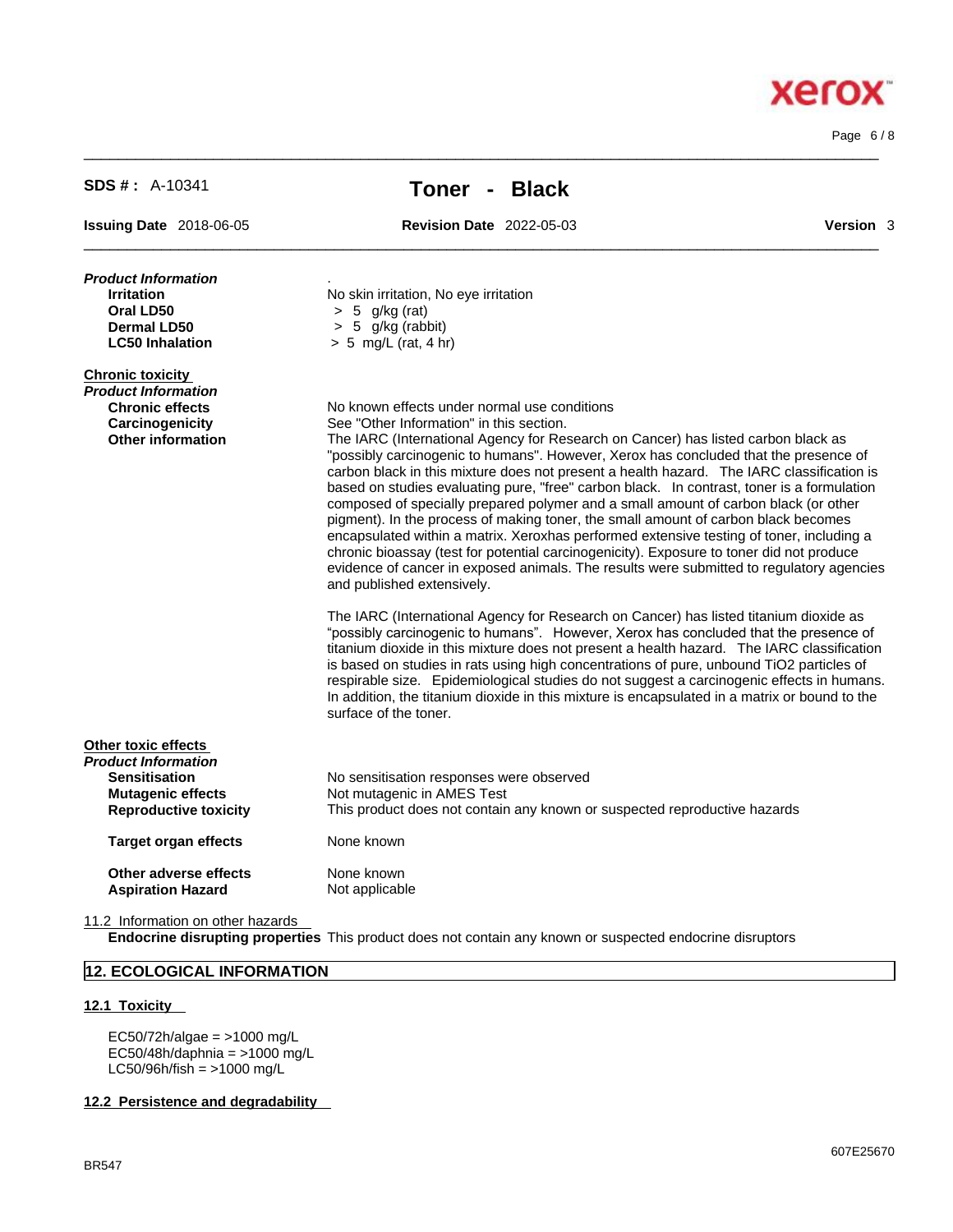$\_$  ,  $\_$  ,  $\_$  ,  $\_$  ,  $\_$  ,  $\_$  ,  $\_$  ,  $\_$  ,  $\_$  ,  $\_$  ,  $\_$  ,  $\_$  ,  $\_$  ,  $\_$  ,  $\_$  ,  $\_$  ,  $\_$  ,  $\_$  ,  $\_$  ,  $\_$  ,  $\_$  ,  $\_$  ,  $\_$  ,  $\_$  ,  $\_$  ,  $\_$  ,  $\_$  ,  $\_$  ,  $\_$  ,  $\_$  ,  $\_$  ,  $\_$  ,  $\_$  ,  $\_$  ,  $\_$  ,  $\_$  ,  $\_$  , Page 7 / 8

xerox

# **SDS # :** A-10341 **Toner - Black**

 $\_$  ,  $\_$  ,  $\_$  ,  $\_$  ,  $\_$  ,  $\_$  ,  $\_$  ,  $\_$  ,  $\_$  ,  $\_$  ,  $\_$  ,  $\_$  ,  $\_$  ,  $\_$  ,  $\_$  ,  $\_$  ,  $\_$  ,  $\_$  ,  $\_$  ,  $\_$  ,  $\_$  ,  $\_$  ,  $\_$  ,  $\_$  ,  $\_$  ,  $\_$  ,  $\_$  ,  $\_$  ,  $\_$  ,  $\_$  ,  $\_$  ,  $\_$  ,  $\_$  ,  $\_$  ,  $\_$  ,  $\_$  ,  $\_$  , **Issuing Date** 2018-06-05 **Revision Date** 2022-05-03 **Version** 3

Not readily biodegradable

# **12.3 Bioaccumulative potential**

Bioaccumulation is unlikely

#### **12.4 Mobility in soil**

Insoluble in water

# **12.5 Results of PBT and vPvB assessment**

Not a PBT according to REACH Annex XIII

# **12.6 Endocrine disrupting properties**

This product does not contain any known or suspected endocrine disruptors

# **12.7 Other adverse effects**

Although toner is not an aquatic toxin, microplastics may be a physical hazard to aquatic life and should not be allowed to enter drains, sewers, or waterways.

| <b>13. DISPOSAL CONSIDERATIONS</b> |                                                                                                                                                                    |
|------------------------------------|--------------------------------------------------------------------------------------------------------------------------------------------------------------------|
| 13.1 Waste treatment methods       |                                                                                                                                                                    |
| <b>Waste Disposal Method</b>       | This material and its container must be disposed of as hazardous waste                                                                                             |
| <b>EWC Waste Disposal No.</b>      | 08 03 18                                                                                                                                                           |
| <b>Other information</b>           | Although toner is not an aquatic toxin, microplastics may be a physical hazard to aquatic life<br>and should not be allowed to enter drains, sewers, or waterways. |

# **14. TRANSPORT INFORMATION**

# **14.1 UN/ID No**

Not regulated

# **14.2 Proper shipping name**

Not regulated

# **14.3 Transport hazard class(es)**

Not classified

# **14.4 Packing Group**

Not applicable